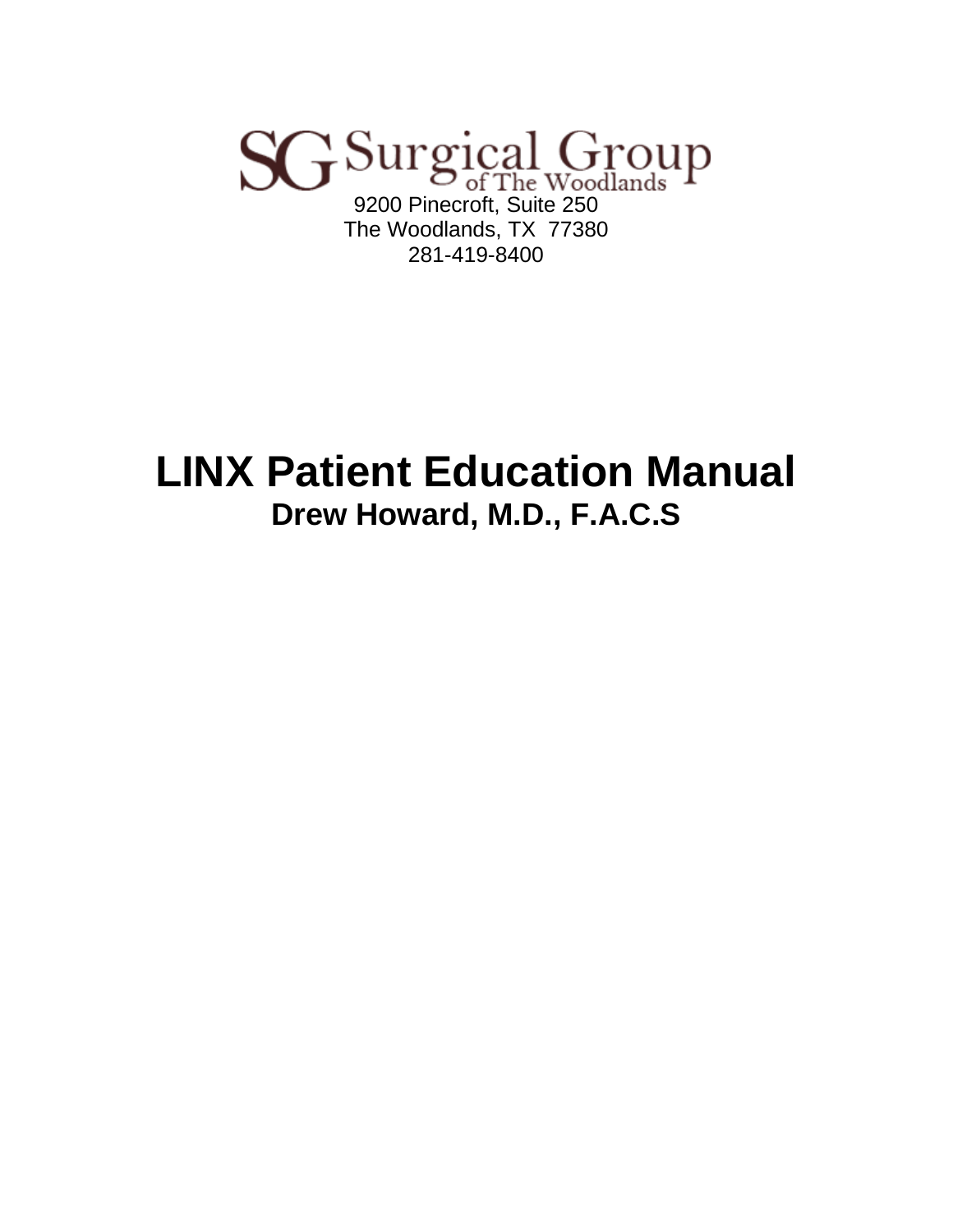# **LINX POSTOP GUIDELINES:**

#### *Implant Card/Device Registration:*

- You will receive a LINX implant card following your surgery. Carry your LINX implant card with you as notification to care providers that you have received a LINX System
- It is recommended that anyone implanted with the LINX System register the device with the MedicAlert Foundation (www.medicalert.org) or a similar organization

#### *MRI:*

- You may undergo magnetic resonance imaging (MRI) up to either 0.7-Tesla (0.7T) or 1.5- Tesla (1.5T). Scanning under different conditions may interfere with the magnetic strength of the LINX System.
- If a doctor prescribes an MRI examination for you, inform the doctor and MRI technologists that you have an implanted device prior to your MRI examination appointment.

#### *Activity:*

- Walking is encouraged as soon as possible after surgery to help dissipate gas and prevent blood clot formation – it is recommended that you walk at least 5-10 minutes 5 times/day
- You may return to work/school when you are feeling well enough typically patients return to work/school 1 week after surgery
- No heavy lifting of 15lbs or more for the first 4 weeks after surgery
- You can drive or operate heavy machinery when you are no longer taking narcotic pain medication and when you are alert, comfortable, and safe behind the wheel.

#### *Wound Care/Hygiene:*

- Your incisions are closed with sutures underneath the skin as well as skin glue the sutures will dissolve with time; the skin glue with slough off in 2-3 weeks
- You may notice some bruising around the incisions this is normal and will resolve in a few days
- Some pink around the incisions is normal. Redness that is spreading outwards from the incision(s), increased pain, tenderness, pus-like drainage, or a fever over 101 are all signs of an infection – please call the office at 281-419-8400 or send message through Patient Portal if you exhibit any of these signs or symptoms.
- You may shower 24 hours after surgery you do not have to cover your incisions to shower. Do not let water hit your incisions directly. You may wash with soap and water using a dabbing motion. Do not rub or scrub incision sites. Pat incisions dry after showering. NO baths, pools, hot tubs, and/or soaking incisions for 3 weeks postoperatively and/or until incisions are completely healed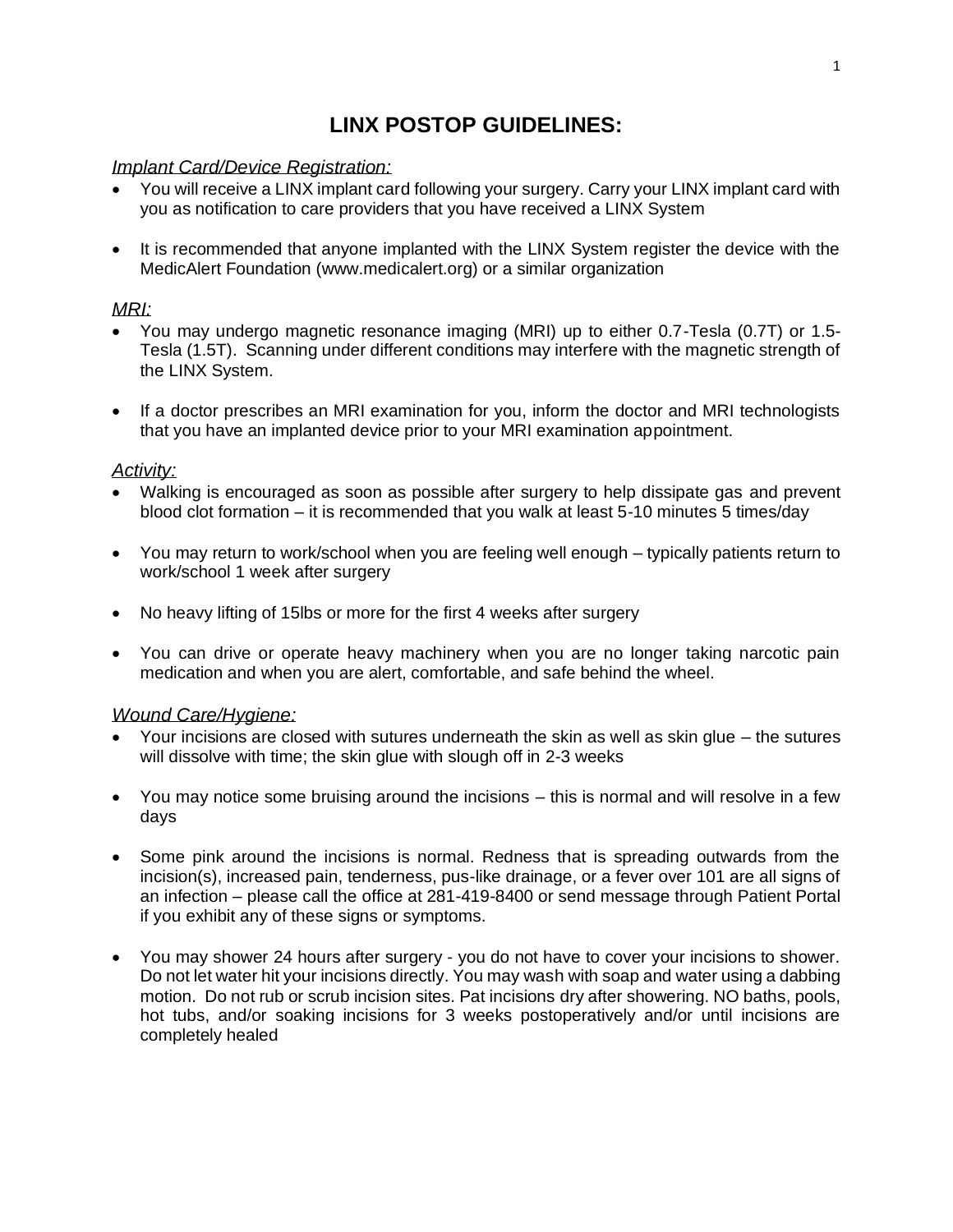#### *Medications:*

- You will be prescribed liquid pain medication pain is typically minimal after laparoscopic surgery and improves quickly – You may switch to liquid or chewable Tylenol or ibuprofen (Motrin, Advil, etc.) as your pain improves and/or if the prescribed pain medication is too strong
- Phenergan or Zofran will be prescribed to control nausea
- You can continue your usual home medications after surgery unless otherwise instructed
- Reflux/Antacid medications:
	- Reflux/Antacid medications such as Nexium, Protonix, Prevacid, Tums, etc. should not be required after your surgery; however, it is best to taper off these medications.
	- **Reflux/Antacid tapering instructions:** Continue to take your prescribed reflux/antacid medication daily for 1 month, then decrease to every-other-day for 1 month, then discontinue.

#### *Bloating/Constipation:*

- You will likely feel very bloated for the first few days after surgery it may take several days to pass gas or even have a bowel movement
- **Gas/Bloating:** You may use GasX per dosing instructions as needed for excessive gas/bloating, but WALKING is the best thing to do to relieve gas pains.
- **Constipation:** Increase fluid intake. You may use Miralax or Milk of Magnesia (2 tablespoons/30mL by mouth twice/day) as needed until you have a bowel movement. You may also use an over-the-counter stool softener, such as Colace or Senokot for hard to pass stool.

#### *Urination:*

- Some patients have difficulty urinating after laparoscopic surgery  $-$  this is due to the discomfort from the gas and anesthesia, which make it hard for the bladder to relax
- **GO TO ER** if you have not urinated for over 12 HOURS after discharge from the hospital

#### **SWALLOWING & DIET INSTRUCTIONS:**

#### *Swallowing Physical Therapy:*

- In order for the LINX device to not get tight, stiffen up, or scar/freeze into place, swallowing physical therapy will be required.
- Swallowing physical therapy means **eating** by eating you are exercising the device, allowing it to stay mobile.
- Swallowing physical therapy is necessary throughout **ALL** diet phases and should occur **every 1-2 hours** for the first 8 weeks after surgery.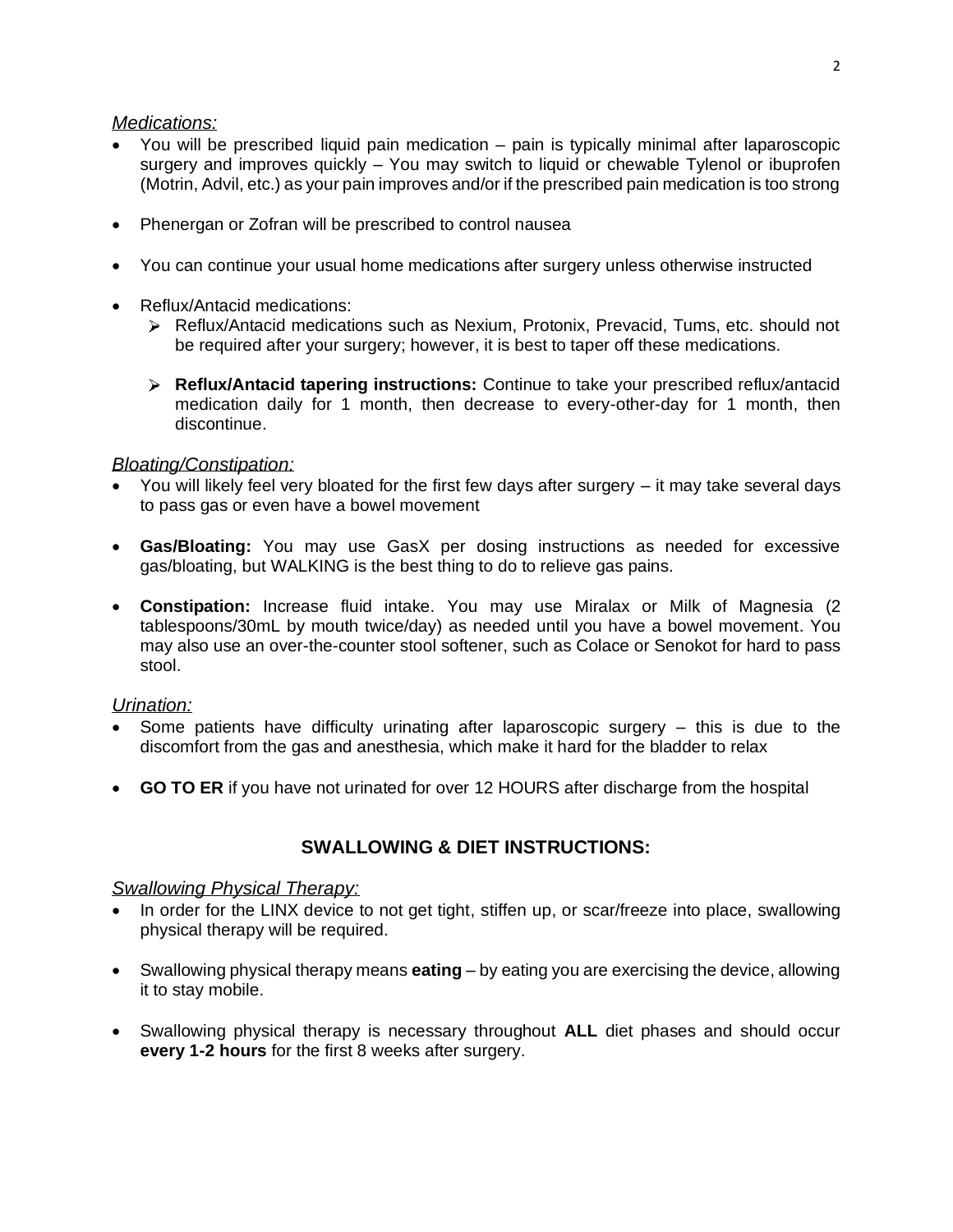#### *Day of Surgery – 1 Week Postop: LIQUID DIET*

- Examples include: Water, protein shakes/waters, coffee, tea, milk, Gatorade, broth, clear and cream soups (strained), fruit juices, popsicles, Jell-O, yogurt, and pudding. You need adequate fluid intake during this time so that you do not get dehydrated.
- No straws
- **NO SODA or CARBONATED BEVERAGES**
- Swallowing physical therapy every 1-2 hours with liquid foods with thicker consistency (yogurt, pudding)

#### *Week 2 Postop: PUREED DIET*

- During this diet stage it will be necessary to blend most of your food to baby-food consistency. The idea is to eat anything that is the consistency of apple sauce.
- Examples include: Apple sauce, cream of wheat, grits, soft fish finely mashed with fork, cooked vegetables that have been blended/pureed in food processor/blender, mashed banana, mashed avocado, eggs (scrambled or soft-boiled & finely mashed), cottage cheese, ricotta cheese, mashed sweet potatoes, and anything else you have blended in a blender. You may also have any of the liquids from the previous liquid diet phase (No straws).

#### • **NO SODA or CARBONATED BEVERAGES**

• Continue swallowing physical therapy every 1-2 hours with pureed foods

#### *Week 3 - Week 8 Postop:*

- Scar tissue begins to form this is a good thing! This is your body's way of healing. The scar tissue forms a capsule around the device to prevent the LINX device from sliding up or down
- You may notice some difficulty in swallowing. This is to be expected. The discomfort you may feel resembles a tightness in the chest.
	- **Be very diligent with your swallowing physical therapy every 1-2 hours**
	- $\triangleright$  Cut up food very small and chew very well; take small bites and chew 15-20 times
	- $\triangleright$  Drink warm water prior to and during eating to help relax the esophageal muscles and keep the LINX moveable.
	- $\triangleright$  Work through this phase to prevent a tight device

#### *Weeks 3-4: SOFT DIET*

- This diet consists of soft, cooked foods that are easy to chew and digest
- Examples include: Chicken, pork, beef (should be ground or very tenderly cooked); fish (baked or broiled); eggs; cheese; vegetables (cooked – no seeds or skins); fruits (canned, no seeds or skins that can't be peeled); any of the foods from the previous liquid and pureed diet phases
- Continue swallowing physical therapy every 1-2 hours with soft foods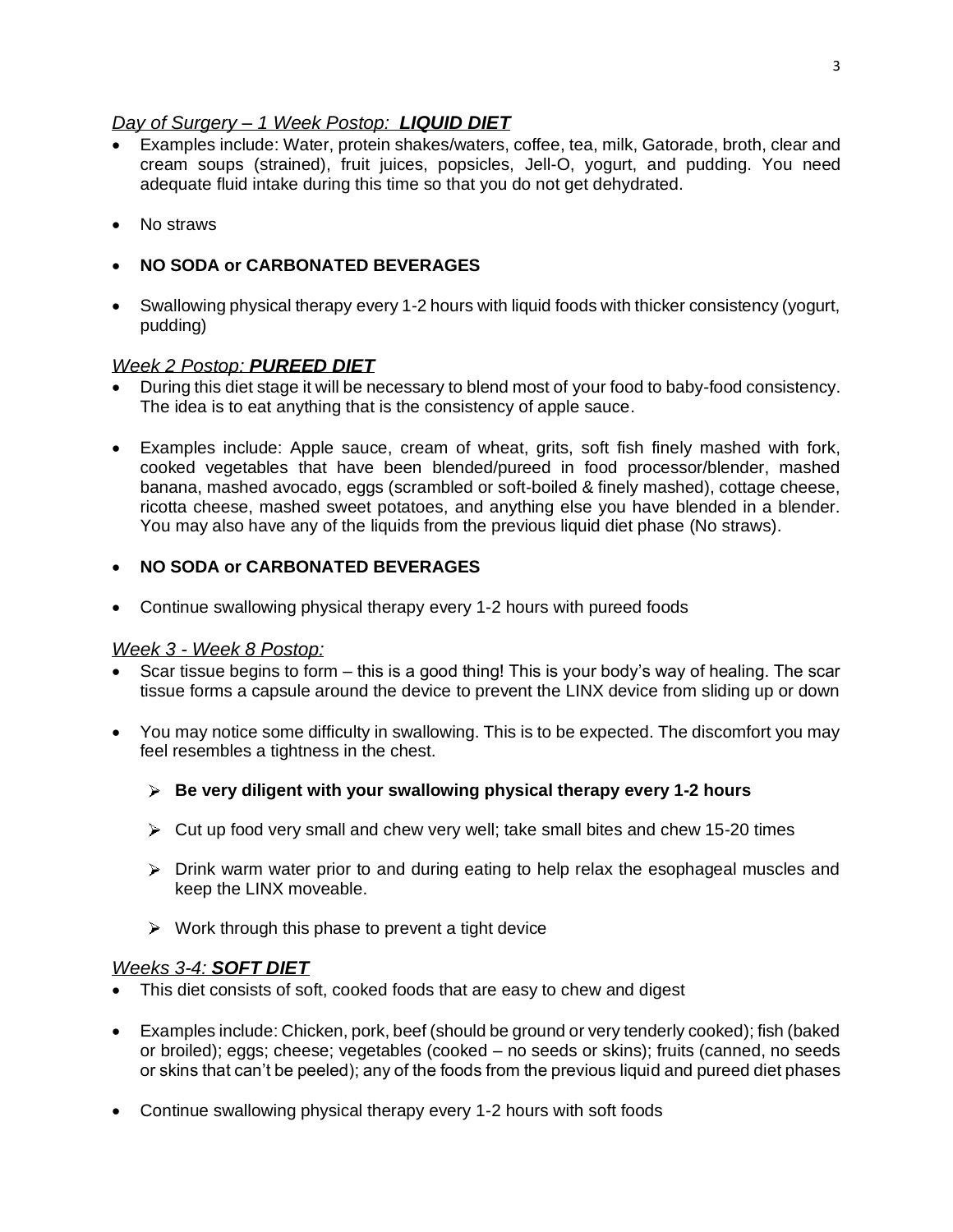#### *Weeks 5-8: TRANSITION TO REGULAR DIET*

- Slowly begin in to incorporate your usual foods back into your diet
- Red meats, such as steak, white bread products, pasta, rice and raw vegetables are more likely to cause difficulty swallowing – these foods can be gradually incorporated back into your diet 7-8 weeks postoperatively
- Continue swallowing physical therapy every 1-2 hours through week 8 postop

#### *If you have trouble swallowing:*

- Assess what food(s) you are eating
- Cut back on the size of the bites of food. More than likely the amount you are eating is too big.
- Slow-down in eating. Many times, you may be eating too fast and food might not have the opportunity to completely pass through the esophagus before you start swallowing more food.
- Chew your food thoroughly 15-20 chews per bite.
- **AVOID** drinking cold water. Stay with warm water to keep the esophageal muscles relaxed and the LINX device flexible.
- **DO NOT** get anxious. Anxiety will only cause panic.
- Web message us through the Patient Portal or call the office during business hours at (281)- 419-8400

#### **FOLLOW-UP:**

#### *Post-Op Follow-Up:*

- Postop follow-up appointment scheduled 2 weeks & 6 weeks after surgery
- You can call our office at 281-419-8400 to schedule a postop follow-up appointment

#### *When to call your doctor:*

- Continued/uncontrolled nausea and/or vomiting
	- $\triangleright$  Notify the clinic immediately at (281)-419-8400
	- $\triangleright$  Medication(s) can be prescribed to prevent nausea/vomiting. Antiemetics, such as Zofran (4mg disintegrating tablet orally every 6 hours as needed) and/or Phenergan (25mg tablet orally every 6 hours as needed) may be prescribed
	- $\triangleright$  If antiemetics does not work, Dr. Howard will discuss adding antispasmodic medication
- Fever over 101 degrees